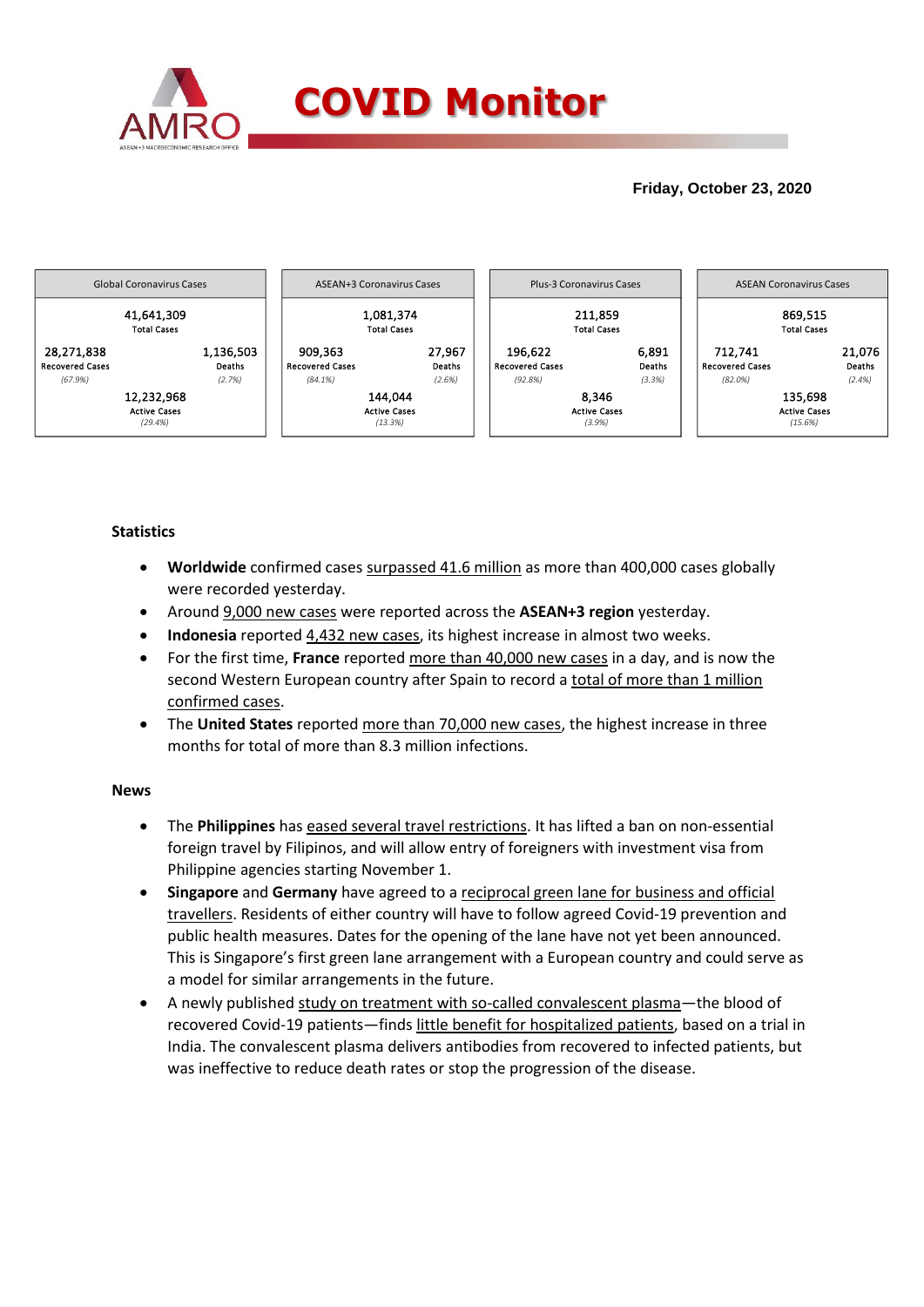

#### Overview of Confirmed COVID-19 Cases

| Data as of 22/10/2020 |  |
|-----------------------|--|
|                       |  |

|                      |                       |                            |                     |                                 |                                         |                    |                 |                               |                             |                                    |                           |                             |                   | <b>Resolved cases</b> |
|----------------------|-----------------------|----------------------------|---------------------|---------------------------------|-----------------------------------------|--------------------|-----------------|-------------------------------|-----------------------------|------------------------------------|---------------------------|-----------------------------|-------------------|-----------------------|
| Economy              | <b>Total</b><br>Cases | Cases per 1M<br>Population | <b>New</b><br>Cases | <b>New Cases per</b><br>1M Pop. | <b>New Cases</b><br>$(7$ -day avg $)^1$ | <b>ANew Cases</b>  | ∆% New<br>Cases | <b>Total</b><br><b>Deaths</b> | <b>New</b><br><b>Deaths</b> | <b>Fatality</b><br><b>Rate (%)</b> | <b>Total</b><br>Recovered | Recovery<br><b>Rate (%)</b> | Active<br>Cases   | $(96)^2$              |
| Global               | 41,641,309            |                            | 414,133             |                                 |                                         | $-29,618$          | 1.0             | 1,136,503                     | 5,195                       | 2.7                                | 28,271,838                | 67.9                        | 12,232,968        | 70.6                  |
| ASEAN+3              | 1,081,374             |                            | 9,060               |                                 |                                         | 612                | 0.8             | 27,967                        | 189                         | 2.6                                | 909,363                   | 84.1                        | 144,044           | 70.6                  |
| Plus-3               | 211,859               |                            | 803                 |                                 |                                         | 42                 | 0.4             | 6,891                         | 13                          | 3.3                                | 196,622                   | 92.8                        | 8,346             | 86.7                  |
| ASEAN                | 869,515               |                            | 8,257               |                                 |                                         | 570                | 1.0             | 21,076                        | 176                         | 2.4                                | 712,741                   | 82.0                        | 135,698           | 85.6                  |
|                      |                       |                            |                     |                                 |                                         |                    |                 |                               |                             |                                    |                           |                             |                   |                       |
| China                | 85,747                | 61                         | 18                  | 0.0                             |                                         | $\pmb{4}$          | 0.0             | 4,634                         | $\Omega$                    | 5.4                                | 80,864                    | 94.3                        | 249               | 99.7                  |
| Hong Kong, China     | 5,280                 | 692                        | 11                  | 1.4                             |                                         | $\overline{3}$     | 0.2             | 105                           | $\mathbf 0$                 | 2.0                                | 5,019                     | 95.1                        | 156               | 97.0                  |
| Japan                | 95,134                | 756                        | 619                 | 4.9                             |                                         | $^{\rm -1}$        | 0.7             | 1,697                         | 11                          | 1.8                                | 87,022                    | 91.5                        | 6,415             | 93.3                  |
| Korea                | 25,698                | 494                        | 155                 | 3.0                             |                                         | 36                 | 0.6             | 455                           | $\overline{2}$              | 1.8                                | 23,717                    | 92.3                        | 1,526             | 94.1                  |
|                      |                       |                            |                     |                                 |                                         |                    |                 |                               |                             |                                    |                           |                             |                   |                       |
| Indonesia            | 377,541               | 1,399                      | 4,432               | 16.4                            |                                         | 165                | 1.2             | 12,959                        | 102                         | 3.4                                | 301,006                   | 79.7                        | 63,576            | 83.2                  |
| Malaysia             | 23,804                | 717                        | 847                 | 25.5                            |                                         | 115                | 3.7             | 204                           | 5                           | 0.9                                | 15,417                    | 64.8                        | 8,183             | 65.6                  |
| Philippines          | 363,888               | 3,307                      | 1,645               | 14.9                            |                                         | 177                | 0.5             | 6,783                         | 36                          | 1.9                                | 312,333                   | 85.8                        | 44,772            | 87.7                  |
| Singapore            | 57,941                | 10,162                     | 8                   | 1.4                             |                                         | $-4$               | 0.0             | 28                            | 0                           | 0.0                                | 57,829                    | 99.8                        | 84                | 99.9                  |
| Thailand             | 3,727                 | 55                         | 8                   | 0.1                             |                                         | $-2$               | 0.2             | 59                            | 0                           | 1.6                                | 3,518                     | 94.4                        | 150               | 96.0                  |
|                      |                       |                            |                     |                                 |                                         |                    |                 |                               |                             |                                    |                           |                             |                   |                       |
| Brunei Darussalam    | 148                   | 328                        | $\mathbf{1}$        | 2.2                             |                                         | $\mathbf{1}$       | 0.7             | 3                             | 0                           | 2.0                                | 143                       | 96.6                        | $\overline{2}$    | 98.6                  |
| Cambodia             | 286                   | 17                         | $\mathbf 0$         | 0.0                             |                                         | $\mathbf 0$        | 0.0             | $\mathbf 0$                   | 0                           | 0.0                                | 280                       | 97.9                        | 6                 | 97.9                  |
| Lao PDR              | 24                    | $\overline{\mathbf{3}}$    | $\mathbf 0$         | 0.0                             |                                         | $-1$               | 0.0             | $\Omega$                      | $\Omega$                    | 0.0                                | 22                        | 91.7                        | $\overline{2}$    | 91.7                  |
| Myanmar              | 41,008                | 768                        | 1,312               | 24.6                            |                                         | 118                | 3.3             | 1005                          | 33                          | 2.5                                | 21144                     | 51.6                        | 18,859            | 54.0                  |
| Vietnam              | 1,148                 | 12                         | $\overline{a}$      | 0.0                             |                                         | 1                  | 0.3             | 35                            | 0                           | 3.0                                | 1,049                     | 91.4                        | 64                | 94.4                  |
|                      | 270,132               |                            |                     | 1,454.0                         |                                         | 3,519              | 6.6             | 10,588                        | 49                          | 3.9                                |                           | ÷,                          |                   | ÷,                    |
| Belgium              |                       | 23,455                     | 16,746              | 639.7                           |                                         |                    |                 |                               | 162                         | 3.4                                |                           | ÷,                          |                   |                       |
| France               | 1,007,026<br>403,874  | 15,494                     | 41,575<br>5,952     | 71.7                            |                                         | 15,271<br>$-6,379$ | 4.3<br>1.5      | 33,939<br>9,960               | 49                          | 2.5                                |                           | 76.5                        |                   | 78.9                  |
| Germany<br>Italy     | 465,726               | 4,867<br>7,732             | 16,078              | 266.9                           |                                         | 879                | 3.6             | 36,968                        | 136                         | 7.9                                | 308,779<br>259,456        | 55.7                        | 85,135<br>169,302 | 63.6                  |
|                      |                       |                            |                     |                                 |                                         | 514                |                 |                               | 47                          |                                    | ÷                         | $\sim$                      |                   |                       |
| Netherlands          | 268,517<br>1,026,281  | 15,538<br>21,898           | 9,310<br>20,986     | 538.7<br>447.8                  |                                         | 4,013              | 3.6<br>2.1      | 6,981<br>34,521               | 155                         | 2.6<br>3.4                         | 150,376                   | 14.7                        | 53,521            | $\sim$<br>94.8        |
| Spain<br>Switzerland | 97,019                |                            | 5,256               | 607.8                           |                                         | $-340$             | 5.7             | 2,145                         | $\overline{7}$              | 2.2                                | 55,700                    | 57.4                        | 39,273            | 59.5                  |
|                      | 813,451               | 11,220<br>12,095           | 21,257              |                                 |                                         | $-5,450$           | 2.7             | 46,791                        | 189                         | 5.8                                | ÷.                        | $\sim$                      |                   | $\sim$                |
| United Kingdom       |                       |                            |                     | 316.1                           |                                         |                    |                 |                               |                             |                                    |                           |                             |                   |                       |
| Brazil               | 5,323,630             | 25,186                     | 24,858              | 117.6                           |                                         | 40                 | 0.5             | 155,900                       | 497                         | 2.9                                | 4,526,393                 | 85.0                        | 641,337           | 88.0                  |
| Canada               | 211,617               | 5,596                      | 2,581               | 68.3                            |                                         | $-106$             | 1.2             | 9,916                         | 33                          | 4.7                                | 173,299                   | 81.9                        | 28,402            | 86.6                  |
| Argentina            | 1,053,650             | 23,131                     | 16,325              | 358.4                           |                                         | $-2,001$           | 1.6             | 27,957                        | 438                         | 2.7                                | 851,854                   | 80.8                        | 173,839           | 83.5                  |
| Mexico               | 874,171               | 6,878                      | 6,612               | 52.0                            |                                         | $-233$             | 0.8             | 87,415                        | 0                           | 10.0 <sub>1</sub>                  | 737,437                   | 84.4                        | 49,319            | 94.4                  |
| Peru                 | 879,876               | 26,806                     | 5,758               | 175.4                           |                                         | 2,516              | 0.7             | 33,984                        | 109                         | 3.9                                | 796,719                   | 90.5                        | 49,173            | 94.4                  |
| <b>United States</b> | 8,343,178             | 25,202                     | 71,370              | 215.6                           |                                         | 8,904              | 0.9             | 222,157                       | 846                         | 2.7                                | 3,353,056                 | 40.2                        | 4,767,965         | 42.9                  |
|                      |                       |                            |                     |                                 |                                         |                    |                 |                               |                             |                                    |                           |                             |                   |                       |
| Australia            | 27,476                | 1,058                      | 18                  | 0.7                             |                                         | $\overline{3}$     | 0.1             | 905                           | $\mathbf 0$                 | 3.3                                | 25,161                    | 91.6                        | 1,410             | 94.9                  |
| India                | 7,761,312             | 5,667                      | 54,366              | 39.7                            |                                         | $-1,473$           | 0.7             | 116,616                       | 0                           | 1.5                                | 6,874,518                 | 88.6                        | 770,178           | 90.1                  |
| Iran                 | 550,757               | 6,545                      | 5,471               | 65.0                            |                                         | $-145$             | 1.0             | 31,650                        | 304                         | 5.7                                | 442,674                   | 80.4                        | 76,433            | 86.1                  |
| Russia               | 1,453,923             | 9,916                      | 15,704              | 107.1                           |                                         | 260                | 1.1             | 25,072                        | 286                         | 1.7                                | 1,102,564                 | 75.8                        | 326,287           | 77.6                  |
| Saudi Arabia         | 343,774               | 9,889                      | 401                 | 11.5                            |                                         | $-4$               | 0.1             | 5,250                         | 15                          | 1.5                                | 330,181                   | 96.0                        | 8,343             | 97.6                  |
| South Africa         | 710,515               | 11,897                     | 2,156               | 36.1                            |                                         | 101                | 0.3             | 18,843                        | 102                         | 2.7                                | 642,560                   | 90.4                        | 49,112            | 93.1                  |
|                      |                       |                            |                     |                                 |                                         |                    |                 |                               |                             |                                    |                           |                             |                   |                       |

Source: Haver Analytics, sourced from John Hopkins University; AMRO staff calculations.<br>Notes: New cases since previous day. Δ% refers to percentage change since previous day. Fatality rate measured as deaths per confirme